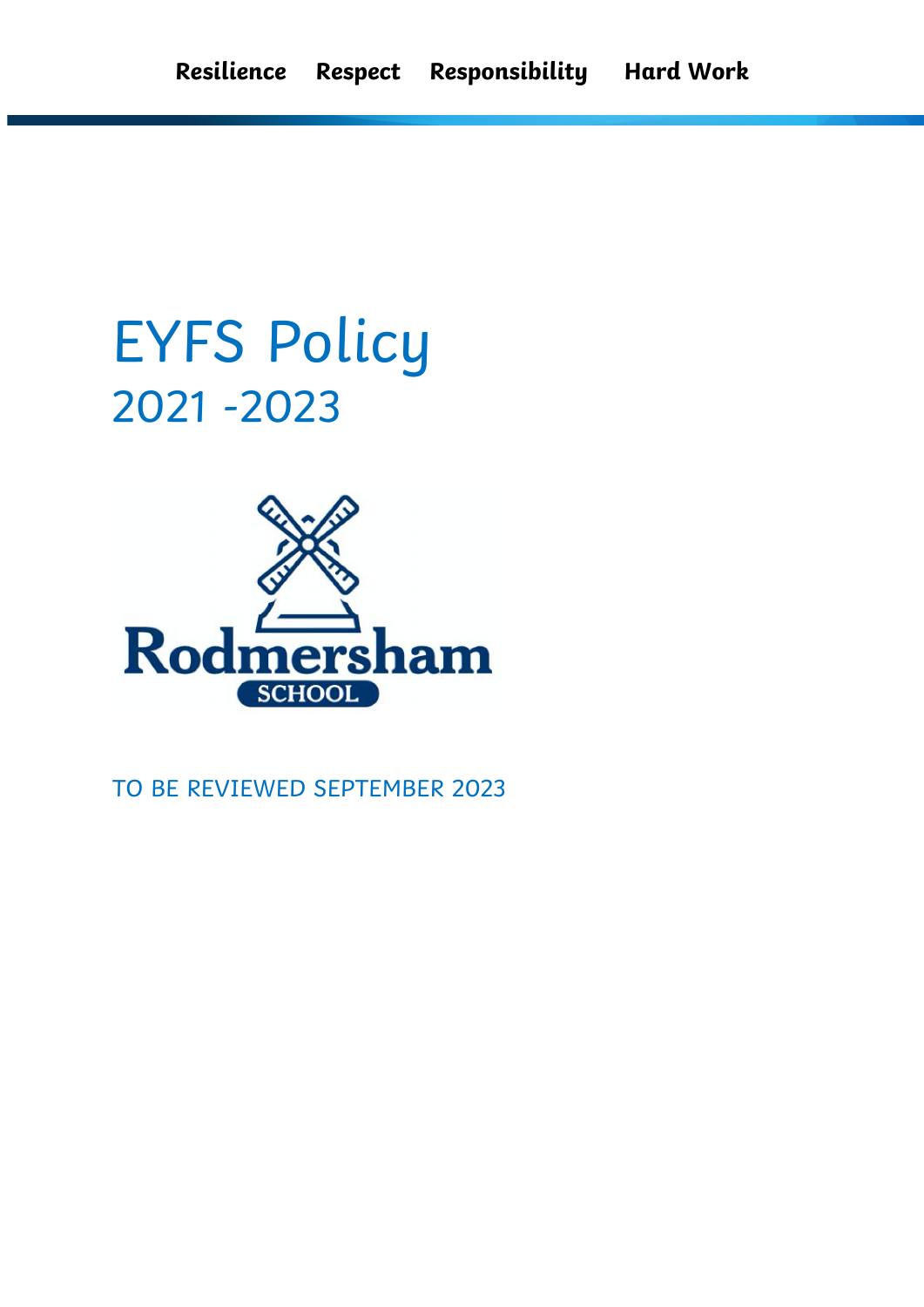Every child deserves the best possible start in life and the support that enables them to fulfil their potential. Children develop quickly in the early years and a child's experiences between birth and age five have a major impact on their future life chances. A secure, safe and happy childhood is important in its own right. Good parenting and high quality early learning together provide the foundation children need to make the most of their abilities and talents as they grow up.

('The Statutory Framework for the Early Years Foundation Stage.' DfE March 2014).

The Early Years Foundation Stage (EYFS) applies to children from birth to the end of the Reception year. In our school all children join us on a phased introduction at the beginning of the school year in which they are five.

The EYFS is based upon four principles:

- every child is a **unique child**, who is constantly learning and can be resilient, capable, confident and self-assured;
- children learn to be strong and independent through **positive relationships**;
- children learn and develop well in **enabling environments**, in which their experiences respond to their individual needs and there is a strong partnership between practitioners and parents and/or carers;
- children develop and learn in different ways and at different rates.

# **A Unique Child**

At Rodmersham we recognise that every child is a competent learner who can be resilient, capable, confident and self-assured. We know that children develop in individual ways and at varying rates. Children's attitudes and dispositions to learning are influenced by their school and home environments and we begin to build links with the families. We observe how each child learns to gain an understanding of the characteristics they develop to become effective learners. We use questioning, praise and encouragement to develop a positive attitude to learning and high self-esteem. During their first year at school, the children are introduced to the learning habits. They are taught to be observant, investigative, curious, determined, imaginative, adventurous, cooperative and to use reasoning. Children begin to understand the concept of the growth mindset. They are taught that they can 'grow their brains' so that they understand that everyone can learn with practice and effort. The children are taught how to learn and how to become successful learners.

#### **Inclusion**

All children and their families are valued within our school. We value the diversity of individuals within the school and do not discriminate because of differences. All children at Rodmersham are treated fairly regardless of race, religion or stage of learning. We do not group children based on notions of fixed ability. We teach the children that practice and effort lead to learning and improvement. Teachers plan low threshold, high ceiling tasks which enable all children to access the learning and to achieve as highly as possible. In the early years the children begin to learn to take responsibility for their learning and begin to understand the concept of challenge. We give our children every opportunity to achieve their best by taking account of our children's range of life experiences when planning for their learning. Planning for children with additional needs is in line with the Special Educational Needs & Disability policy.

In the EYFS we have realistic and challenging expectations and meet the needs of all our children through:

- planning opportunities that build upon and extend children's knowledge, experience and interests and develop their self-esteem and confidence through a creative curriculum and learning environment
- using a wide range of teaching strategies based on children's learning needs
- providing a wide range of opportunities and environments to motivate and support children and to help them to learn effectively
- providing a safe and supportive learning environment in which each child's contribution is valued
- monitoring children's progress and taking action to provide support as necessary

It is vital that all children in the school are safe. Through citizenship teaching and the nurturing programme we provide children with opportunities to help them develop the skills they need to keep themselves safe. Children should be allowed to take risks, but need to be taught how to recognise and avoid hazards both in the real and virtual world.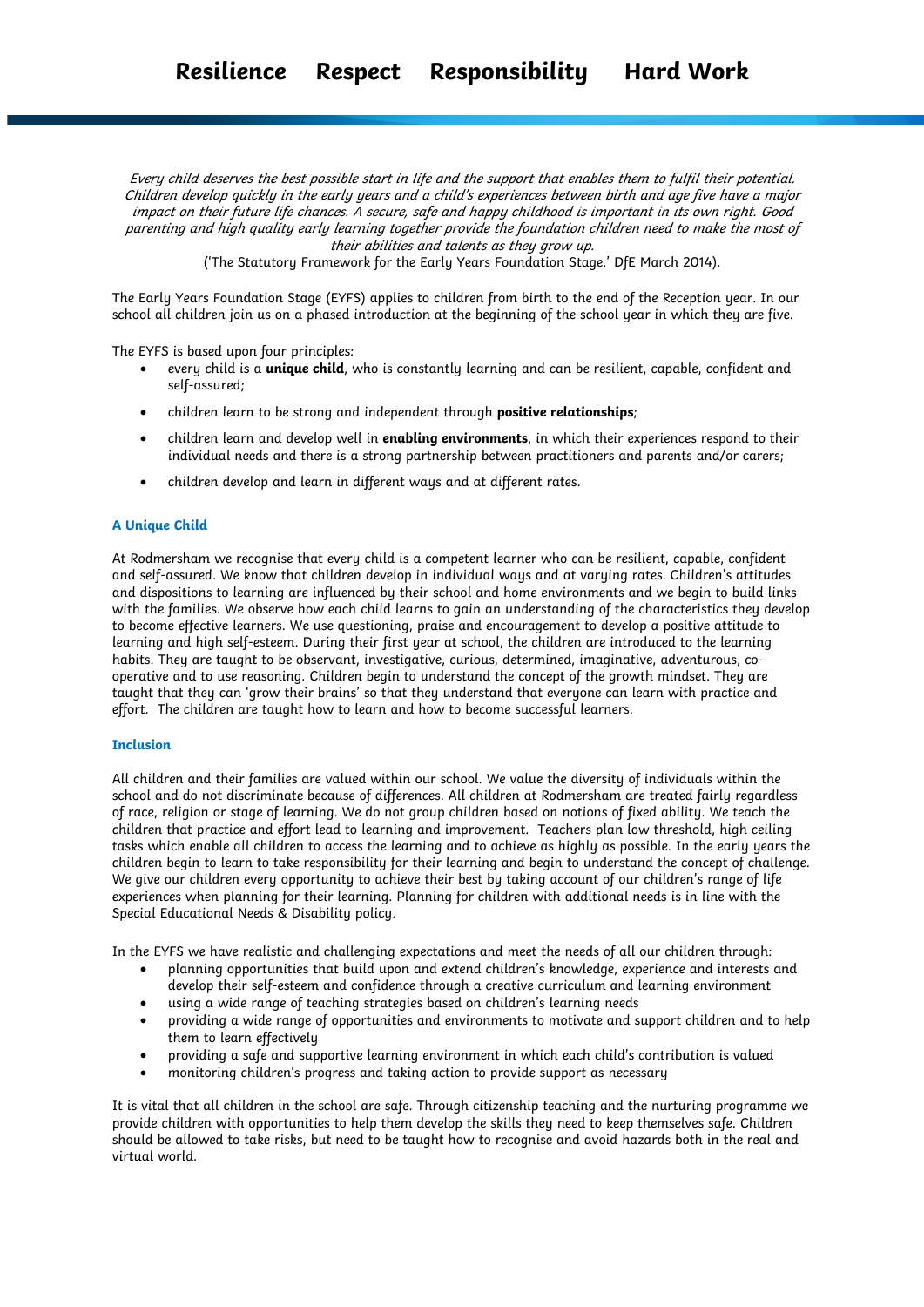# **Positive Relationships**

At Rodmersham School we recognise that children learn to be confident and independent through the development of secure relationships. We develop caring, respectful, professional relationships with the children and their families.

# **Parents as Partners**

We recognise the important role parents play in educating the children. We do this by:

- talking to parents about their child before their child starts our school;
- inviting the children to spend time, two afternoons, with their teacher in the classroom before starting at school
- inviting all parents to an induction meeting during the term before their child starts school
- encouraging parents to attend consultation meetings in the first two terms to discuss their child's progress
- providing parents with a written report on their child's attainment and progress at the end of each school year
- encouraging parents to contribute observations in the home/school link book
- sharing our approach to reading
- inviting parents to a curriculum meeting where the topic is explained

Staff develop good relationships with all children, interacting positively with them and taking time to listen to them.

We have good links with the local feeder playgroups and regular visits are undertaken at the end of the year. The EYFS teachers meet with staff to discuss new intake children.

#### **Enabling Environments**

At Rodmersham we recognise that the environment plays a key role in supporting and extending the children's development. The role of both the indoor and outdoor environment in learning/organisation of learning provides opportunities for child initiated activities reflecting the topic where they can develop gross motor skills, social skills etc. We provide stimulating resources which are accessible and open-ended so they can be used, moved and combined in a variety of ways.

# **Observation, Assessment and Planning**

Planning within the EYFS starts with the Long-Term Plan in conjunction with KS1 and the school's topics. Medium Term Plans are written termly and used by the EYFS teachers as a guide for weekly planning. A weekly focus is based on the learning objectives linked to the EY curriculum and shared with all EYFS staff. We plan first hand experiences and provide opportunities for challenges appropriate to the development of the children. The interests of the children are included in planned activities.

In the EYFS assessment of attainment and progress is based on observation, discussion, questioning and evidence of children's independent learning. Valuable evidence of children's learning is obtained through observation of independent and targeted learning. These observations are undertaken by teachers and teaching assistants and are recorded in a variety of forms in the children's individual learning folders. They also contain information provided by parents and other settings. Each child's progress is also recorded against 17 assessment scales derived from the ELGs (Early Learning Goals)

At Rodmersham, we also use Tapestry to record judgements in reading, writing and number against the EYFS Profile each term. These windscreens show the stage that each child has reached at a given point and show the progress they have made.

#### **Learning and Development**

At Rodmersham we recognise that children learn and develop in different ways and at different rates. We value all areas of learning and development equally and understand that they are interconnected. The children have time and freedom to become deeply involved in the activities and their learning.